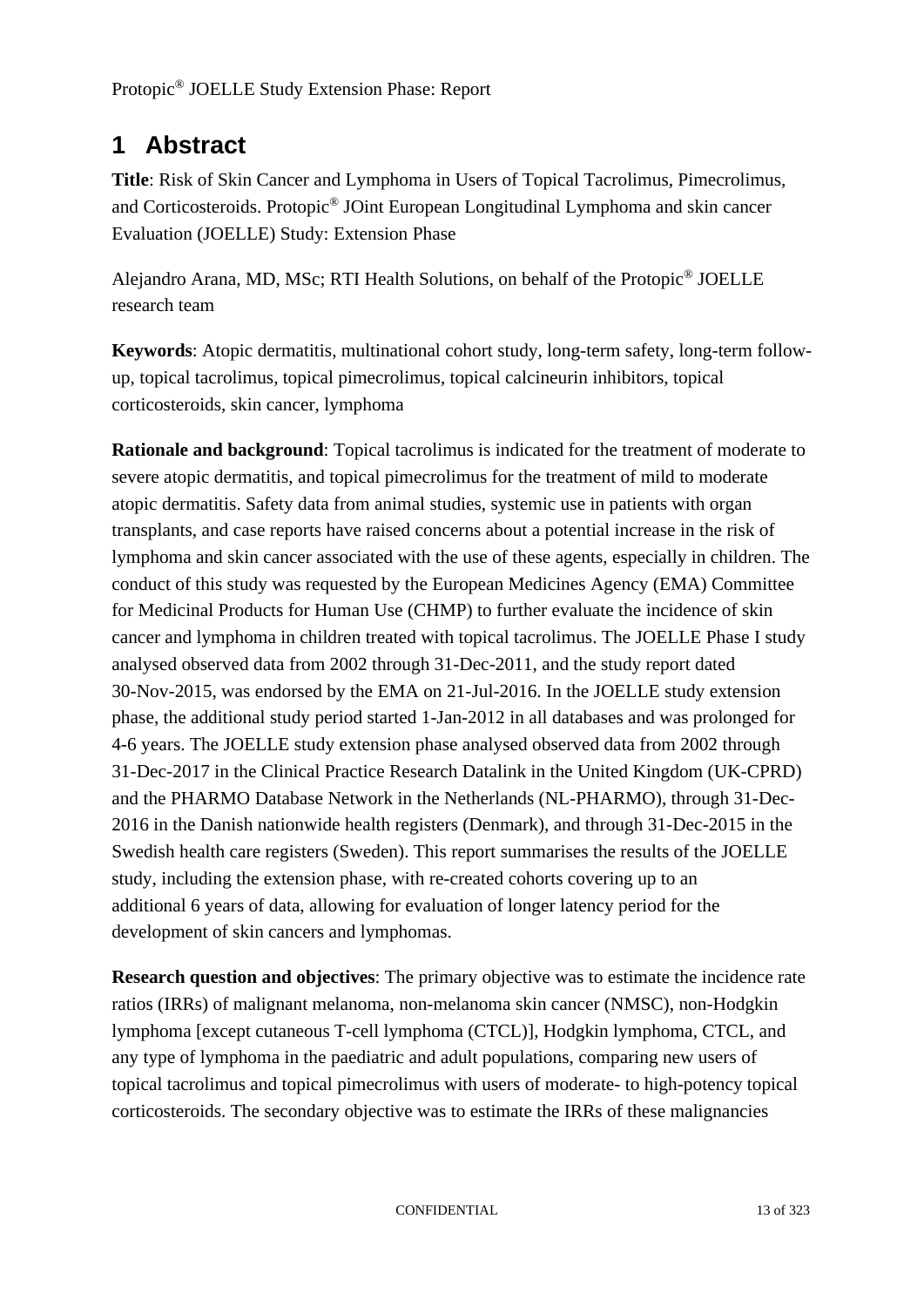comparing users of moderate- to high-potency topical corticosteroids with the untreated population.

**Study design**: JOELLE is a multinational cohort study of new users of topical tacrolimus and new users of topical pimecrolimus, frequency matched to users of moderate- to high-potency topical corticosteroids[\\*](#page-1-0) on twentiles of propensity scores, and of users of moderate- to highpotency topical corticosteroids individually matched at a ratio of 1 study medication user to 4 untreated patients from the general population on age, sex, geographic region, and calendar year of start date.

**Setting**: Information recorded in health databases in four European countries on prescriptions dispensed in community pharmacies or prescribed in the primary care setting and diagnoses from hospitalisations, primary health care, and cancer registries. Researchers with access to such databases in Denmark, the Netherlands, Sweden, and the United Kingdom collaborated with RTI Health Solutions (Spain and the United States) as the coordinating centre.

**Subjects and study size, including dropouts**: The study cohort sizes before propensity score matching were 40,786 children (aged less than 18 years) and 153,257 adults (age 18 years or older) initiating treatment with topical tacrolimus, and 38,168 children and 76,549 adults initiating treatment with topical pimecrolimus. After trimming, the study included 32,605 children and 126,908 adults initiating treatment with topical tacrolimus matched to 117,592 children and 452,996 adults treated with topical corticosteroids; 27,961 children and 61,841 adults initiating treatment with topical pimecrolimus matched to 111,024 children and 244,572 adults treated with topical corticosteroids. Compared with JOELLE Phase I, the final cohort numbers represent a 39% and 48% increase for new users of tacrolimus and 15% and 39% for new users of pimecrolimus, for children and adults, respectively. The untreated cohort comprised 361,585 children and 1,291,042 adults.

**Variables and data sources**: Data sources were UK-CPRD, NL-PHARMO, and the Danish and Swedish national registers (Denmark and Sweden, respectively). The coordinating centre was RTI Health Solutions in Spain and the United States. In Denmark, NL-PHARMO, and Sweden, outcomes were identified in cancer or pathology registries. In UK-CPRD, outcomes were identified through general practice, hospital, and cancer register data. In NL-PHARMO and UK-CPRD, case validation was performed. Exposure to topical tacrolimus and topical pimecrolimus was defined as ever use (topical tacrolimus or topical pimecrolimus) and single use (topical tacrolimus or topical pimecrolimus but not both) of each of these medications. The effect of cumulative dose and duration of use of each medication was also evaluated. In

<span id="page-1-0"></span><sup>\*</sup> Use of the term "topical corticosteroids" refers to moderate- to high-potency topical corticosteroids unless otherwise specified.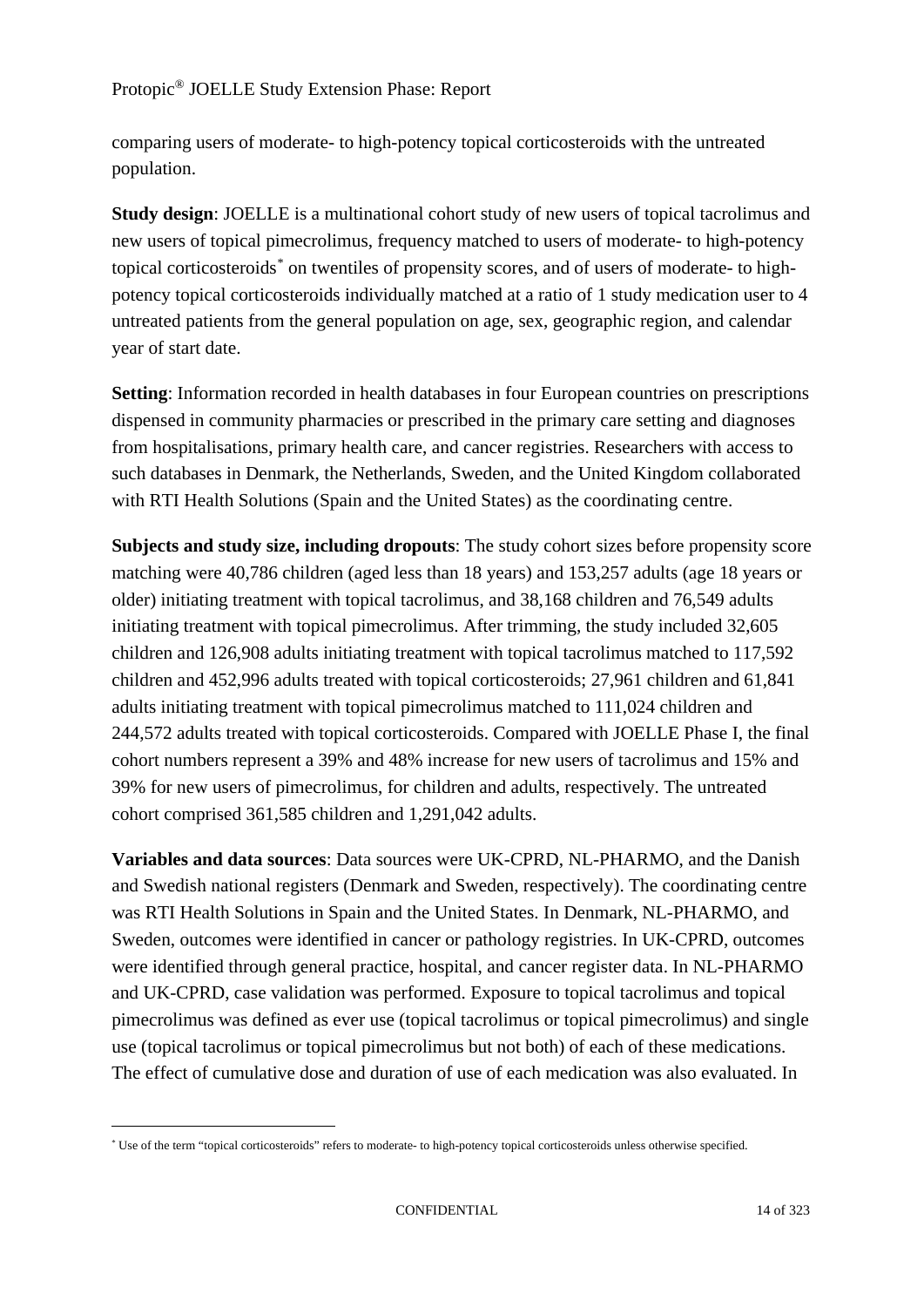## Protopic® JOELLE Study Extension Phase: Report

each data source, data were collapsed and stratified by deciles of propensity scores. The coordinating centre conducted a central stratified analysis, using Mantel-Haenszel methods to estimate overall IRRs and incidence rate differences for children and adults across the study data sources. Incidence rate ratios were adjusted by the type of prescriber of the first prescription, as a proxy for severity of the underlying cutaneous condition, in Denmark, NL-PHARMO, and Sweden. A sensitivity analyses were conducted to evaluate the potential for a protopathic bias (reverse causation) for CTCL cases in UK-CPRD by obtaining additional information from questionnaires sent to general practitioners of individual cases and in Sweden by reviewing medical records of the cases.

**Results:** Denmark and Sweden contributed the largest number of users of topical tacrolimus: together, they contributed 72.1% of all children and 73.5% of all adults. Denmark contributed the largest number of users of topical pimecrolimus: 72.8% of children and 69.6% of adults.

Among users of topical tacrolimus, the median follow-up period ranged from 4.0 years in UK-CPRD to 6.8 years in NL-PHARMO in children and from 3.7 years in UK-CPRD to 6.1 years in NL-PHARMO in adults. Among users of topical pimecrolimus, the median follow-up ranged from 5.5 years in the UK-CPRD and Sweden to 8.1 years in Denmark in children and from 4.6 years in UK-CPRD to 7.0 years in Denmark in adults.

JOELLE study extension phase follow-up was longer than the follow-up in any other study of topical calcineurin inhibitors and malignancies. Among children, the proportion of topical tacrolimus users with a duration of follow-up of at least 10 years was 45.1% in Denmark, 34.1% in NL-PHARMO, and 25.3% in UK-CPRD. Among adults, the proportion of users with a duration of follow-up of at least 10 years was 29.6% in Denmark, 26.5% in NL-PHARMO, and 18.4% in UK-CPRD. In Sweden, the study period started on 1-Jan-2006, and the proportion of users with at least 10 years of follow-up was minimal.

Among children treated with topical tacrolimus, the median number of prescriptions was one prescription in Denmark and Sweden, and two prescriptions in UK-CPRD and NL-PHARMO. The mean number of grams of active substance (1 tube of 30 grams at 0.03% contains 0.09 grams of tacrolimus), was 0.11 grams in UK-CPRD, 0.10 grams in Denmark, 0.09 grams in NL-PHARMO, and 0.05 grams in Sweden.

Among adults treated with topical tacrolimus, the median number of prescriptions was one prescription in all the study databases. The mean number of grams of active substance was 0.12 grams in UK-CPRD, 0.10 grams in Demark, 0.11 grams in NL-PHARMO, and 0.07 grams in Sweden.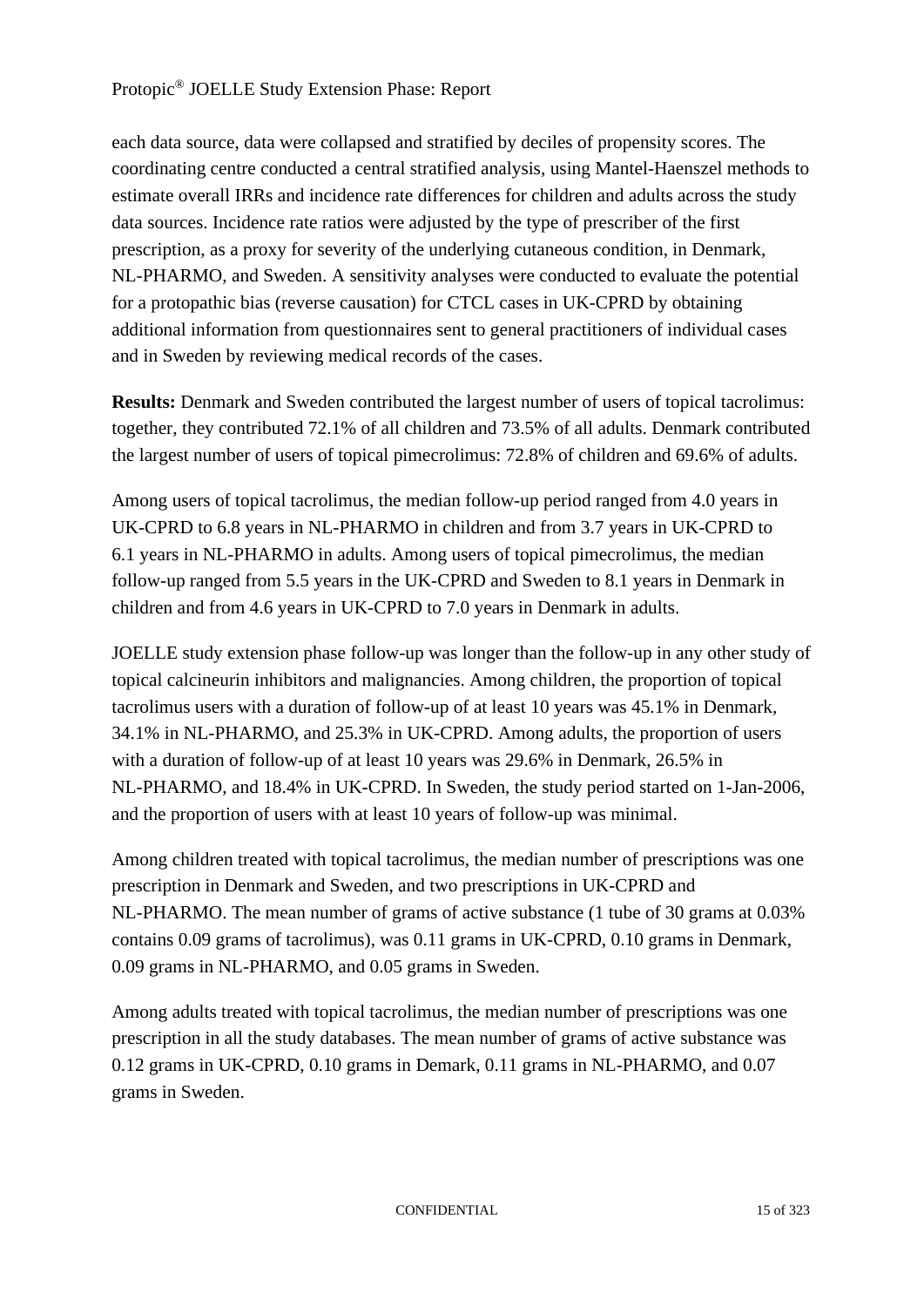## Protopic® JOELLE Study Extension Phase: Report

In children, there were few cases of lymphoma. The pooled adjusted IRRs comparing single use of topical tacrolimus versus topical corticosteroids for malignant melanoma and NMSC were lower than 1. The IRR comparing single use of topical tacrolimus versus topical corticosteroids was 2.19 (95% confidence interval [CI], 0.81-5.97) for non-Hodgkin lymphoma (excluding CTCL), 2.37 (95% CI, 0.99-5.68) for Hodgkin lymphoma, and 7.77 (95% CI, 0.50-121.45) for CTCL. The IRR for each type of lymphoma was based on a low number of events and was elevated for low cumulative doses, but not for medium and high cumulative doses, in the case of non-Hodgkin lymphoma, and not for medium doses in Hodgkin lymphoma. In children, the relative risk for each study outcome, skin cancers and lymphomas, for topical pimecrolimus compared with topical corticosteroids was also based on a low number of events and did not suggest an increased risk.

In adults, compared with topical corticosteroids, users of topical tacrolimus had an IRR for NMSC of 1.04 (95% CI, 1.00-1.09), and the IRRs for non-Hodgkin lymphoma and Hodgkin lymphoma (excluding CTCL) were lower than 1. For adults, the adjusted IRR of CTCL for single use of topical tacrolimus was 1.80 (95% CI, 1.25-2.58); there was a dose-response relationship of increased incidence with increasing dose. Adjusted IRRs of CTCL for single use of topical tacrolimus were 0.81 (95% CI, 0.45-1.47) for a cumulative dose of 0.05 gram or less, 2.11 (95% CI, 1.13-3.95) for a cumulative dose from 0.05 to 0.10 gram, and 5.25 (95% CI, 3.21-8.56) for a cumulative dose greater than 0.10 gram.

In the sensitivity analysis, the possibility of protopathic bias present in the estimation of the association of topical tacrolimus or pimecrolimus with cutaneous lymphoma (compared with topical corticosteroids) was investigated by calculating the IRR in different time windows after first exposure. For tacrolimus, the IRR of CTCL for time since exposure > 5 years was 0.25 (95% CI, 0.03-1.87), suggesting that the risk is confined to the first years after the start of the medication. For the same purpose, the analyses were restricted to cases with unknown or no evidence of protopathic bias. In other words, these analyses included cases without documented evidence of symptoms or signs of a previous skin condition in the same location as the subsequently diagnosed cutaneous lymphoma. The result of this sensitivity analysis did not provide evidence for protopathic bias contributing to the observed association between topical tacrolimus and CTCL.

The adjusted IRR of malignant melanoma for single use of topical pimecrolimus in adults was 1.21 (95% CI, 1.03-1.41). Adjusted IRRs were higher in the highest category of cumulative dose. The adjusted IRR for single use with a cumulative dose greater than 1 gram was 1.59 (95% CI, 1.14-2.22).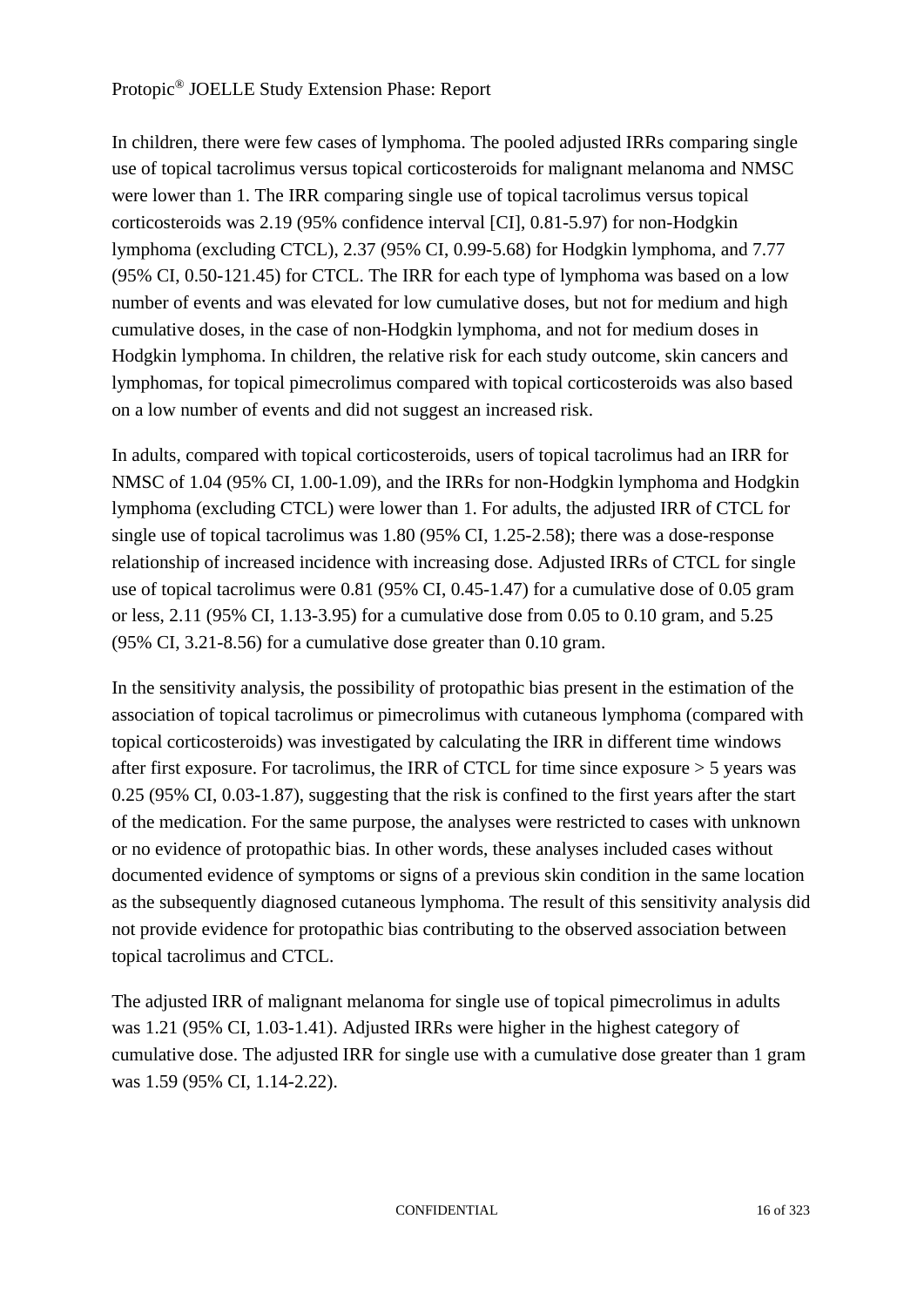## Protopic® JOELLE Study Extension Phase: Report

The adjusted IRR of NMSC for single use of topical pimecrolimus in adults was 1.28 (95% CI, 1.20-1.35). Crude and adjusted IRRs were higher in the highest category of cumulative dose. The adjusted IRR for single use with a cumulative dose greater than 1 gram was 1.43 (95% CI, 1.26-1.62). In adults, the IRRs for non-Hodgkin lymphoma (excluding CTCL), Hodgkin lymphoma, and CTCL for users of topical pimecrolimus compared with users of topical corticosteroids were lower than 1.

Except for malignant melanoma, the IRRs for all other outcomes were elevated in the cohort of users of topical corticosteroids compared with non-users of any study medication. In adults, the IRR for CTCL was 5.42 (95% CI, 3.77-7.79). In the sensitivity analyses performed by time since exposure to the study medications, IRRs for periods of 5 years or longer after first exposure to topical tacrolimus or topical pimecrolimus were not increased compared to the main analyses.

**Discussion**: Results from the JOELLE study extension phase are similar to those from Phase I of JOELLE and add a longer follow-up to the existing knowledge on the matter. JOELLE study extension phase follow-up was longer than follow-up in any other study of topical calcineurin inhibitors and malignancies, with more than 20% of the study population followed for more than 10 years. When analysing the risk of malignancies associated with long-term follow-up in the sensitivity analyses performed by time since exposure to the study medications, no evidence for the relative risk of skin cancer or lymphoma increasing with increasing duration of follow-up was observed.

Severity of atopic dermatitis is associated with increased risk of malignancies; to control for severity, we used a variable based on the type of prescriber of the first prescription. Nevertheless, type of prescriber is not equivalent to severity of atopic dermatitis, and the lack of more accurate measures of the severity of atopic dermatitis (e.g., clinical assessment) could have resulted in residual confounding and overestimation of the effect of the study medications, especially for topical tacrolimus, which is indicated for more severe forms of atopic dermatitis.

In one sensitivity analysis for protopathic bias, the elevated relative risk of CTCL associated with topical tacrolimus was confined to the first years after starting the medication, which suggests the presence of protopathic bias. However, in the other sensitivity analysis, there was no effect on the elevated relative risk of CTCL associated with topical tacrolimus when cases with manifestations of a previous skin condition in the same location as the subsequently diagnosed cutaneous lymphoma were omitted, which implies there was no substantial protopathic bias. In summary, the results of different analyses addressing protopathic bias are inconclusive.